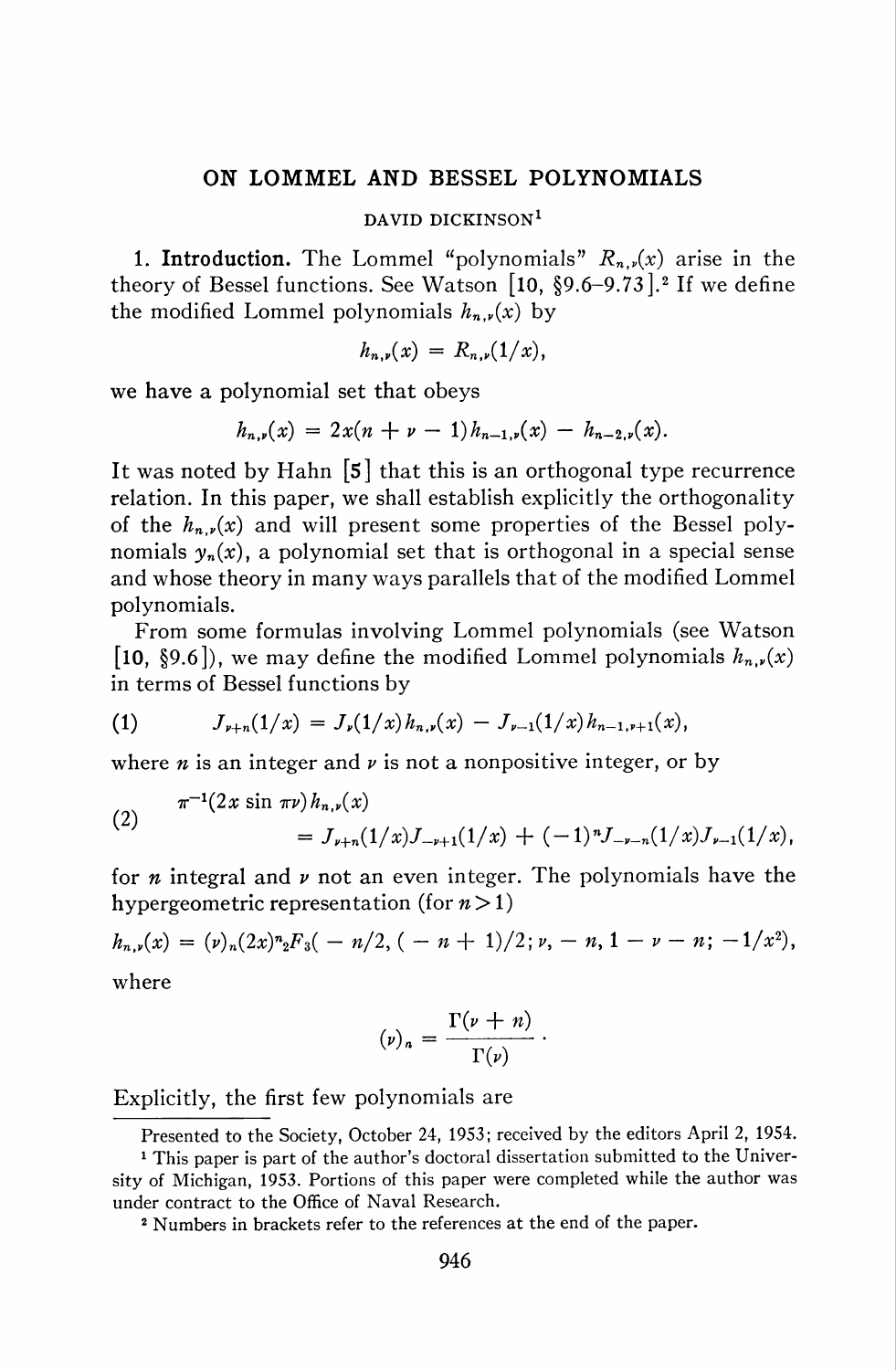$$
h_{-1,\nu}(x) = 0,
$$
  
\n
$$
h_{0,\nu}(x) = 1,
$$
  
\n
$$
h_{1,\nu}(x) = 2\nu x,
$$
  
\n
$$
h_{2,\nu}(x) = -1 + (\nu)(\nu + 1)2^2 x^2,
$$
  
\n
$$
h_{3,\nu}(x) = -2(\nu + 1)2x + (\nu)(\nu + 1)(\nu + 2)2^3 x^3.
$$

2. The orthogonality of the  $h_{n,y}(x)$ . In this section we shall always take *n* to be a non-negative integer and  $\nu$  to be a positive number.

If we multiply both sides of (1) by  $x^*/J_{r-1}(1/x)$  where s is a nonnegative integer, we get

(3) 
$$
\frac{x^s J_{\nu+n}(1/x)}{J_{\nu-1}(1/x)} = x^s h_{n,\nu}(x) \frac{J_{\nu}(1/x)}{J_{\nu-1}(1/x)} - x^s h_{n-1,\nu+1}(x).
$$

Now the two terms involving the Bessel function quotients are analytic outside any circle that contains the finite zeros of  $J_{\nu-1}(1/x)$ . Hence each possesses a Laurent expansion about the origin that converges uniformly on and in any annulus whose inside boundary has the finite zeros of  $J_{r-1}(1/x)$  in its interior. If we integrate these expansions around a contour  $C_{\nu}$  that encircles the origin in a positive direction and that lies within the annulus, all of the terms vanish except, if such exists, the term involving  $1/x$ . Since

(4) 
$$
\frac{x^s J_{\nu+n}(1/x)}{J_{\nu-1}(1/x)} = \frac{x^{s-n-1}}{2^{n+1}(\nu)_{n+1}} \left\{ 1 + \frac{(n+1)}{4(\nu)(\nu+n+1)x^2} + \cdots \right\},
$$

the integral around  $C_r$  of the left member of (3) vanishes for  $(s - n)$  $\leq 0$ . Since the second member of the right side of (3) is a polynomial, its integral around  $C<sub>v</sub>$  vanishes. Thus we are left with

(5) 
$$
\frac{1}{2\pi i}\int_{C_r} x^s h_{n,r}(x) \frac{J_r(1/x)}{J_{r-1}(1/x)} dx = \begin{cases} 0 & \text{for } s < n, \\ 1 & \text{for } s = n. \end{cases}
$$

If we set  $n = 0$  in (4) it is not hard to see that for the moments of  $h_{n,\nu}(x)$ ,

$$
m_{s,r} = \frac{1}{2\pi i} \int_{C_p} x^s \frac{J_r(1/x)}{J_{r-1}(1/x)} dx,
$$

we have

(6) 
$$
\frac{J_{\nu}(1/x)}{J_{\nu-1}(1/x)} = \sum_{s=0}^{\infty} m_{s,\nu} x^{-1-s}.
$$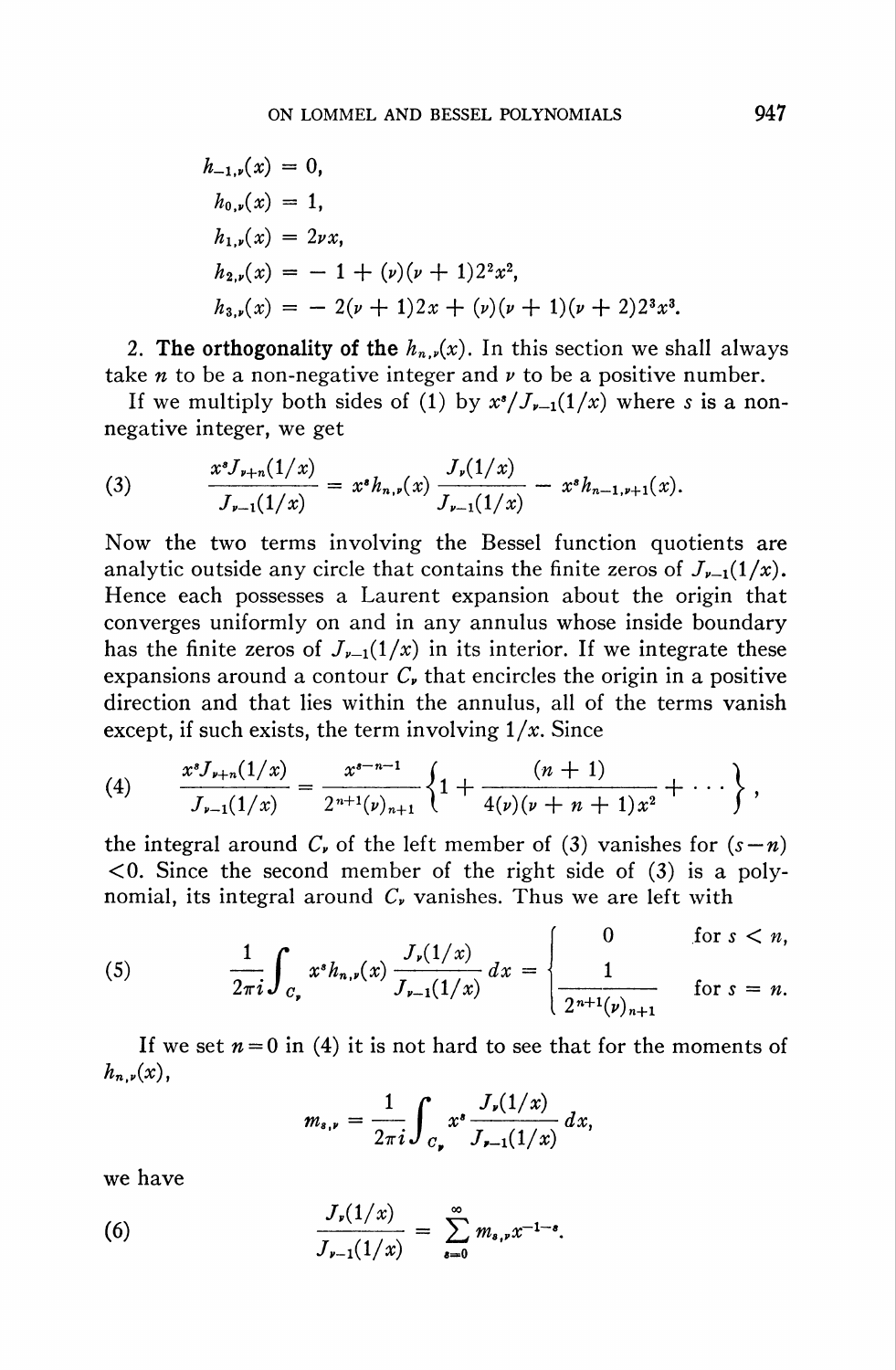948 DAVID DICKINSON [December]

The question naturally arises as to whether the complex integral (5) can be replaced by a real one. To find some necessary properties of such a real integral, let us first investigate the zeros of  $h_{n,r}(x)$ .

That the zeros of  $h_{n,\nu}(x)$  are all real follows from the recurrence relation (see Szegö [8, §3.3,  $(4)$ ] or Sheffer [7, Theorem 3]).

We have from a theorem of Hurwitz (see Watson [10, §9.65]) that

(7) 
$$
\lim_{n \to \infty} \frac{(2x)^{1-\nu - n} h_{n,\nu}(x)}{\Gamma(n+\nu)} = J_{\nu-1}(1/x)
$$

uniformly for all  $x$  in any closed and bounded annular region centered about the origin. This implies, from another theorem of Hurwitz (see Titchmarsh [9, p. 119]), that if  $[c, d]$  is any real closed interval not containing any zeros of  $J_{r-1}(1/x)$ , then for *n* sufficiently large,  $h_{n,r}(x)$  has no zeros in [c, d]. But this implies (see Szegö [8, Theorem 6.1.1) that if the  $h_{n,r}(x)$  are orthogonal over a real interval [a, b] with respect to a nondecreasing distribution  $d\alpha_{\nu}(x)$ , the integral of  $d\alpha_{\nu}(x)$  over any subinterval, such as the interval |c, d|, vanishes. Hence it is necessary that  $d\alpha_{\nu}(x)$  be a step function with points of increase at the zeros of  $J_{\nu-1}(1/x)$ .

To summarize, we have that if the  $h_{n,r}(x)$  are orthogonal with respect to a nondecreasing distribution  $d\alpha_{\nu}(x)$ , we must have

(8) 
$$
m_{s,\nu} = \int x^s d\alpha_{\nu}(x) = \sum_n I_n p_n^s
$$

where the distribution  $d\alpha_r(x)$  has an increase of  $I_n$  at the point  $p_n$ and where the integration and summation are taken over appropriate domains.

When  $\nu = 1/2$ , the quotient of Bessel functions appearing in (6) becomes tan  $1/x$  and we have

(9) 
$$
\tan 1/x = \sum_{i=0}^{\infty} m_{2i,1/2} x^{-1-2i} = \sum_{i=0}^{\infty} \frac{4^{i+1}(4^{i+1}-1)B_{i+1}}{(2i+2)!} x^{-1-2i}
$$

where the  $B_i$  are the Bernoulli numbers. The coefficients in (9) may be expressed in terms of the generalized zeta function (see [11, §13.151, Ex. 1; §13.13, Ex. 2]). Thus we have that

(10) 
$$
m_{s,1/2} = \frac{2}{\pi^{s+2}} \zeta(s+2, 1/2) = 2 \sum_{n=0}^{\infty} \frac{1}{[(n+1/2)\pi]^{s+2}}
$$

provided s is even. Now (10) is not true when s is odd since the odd moments vanish. We consider the expression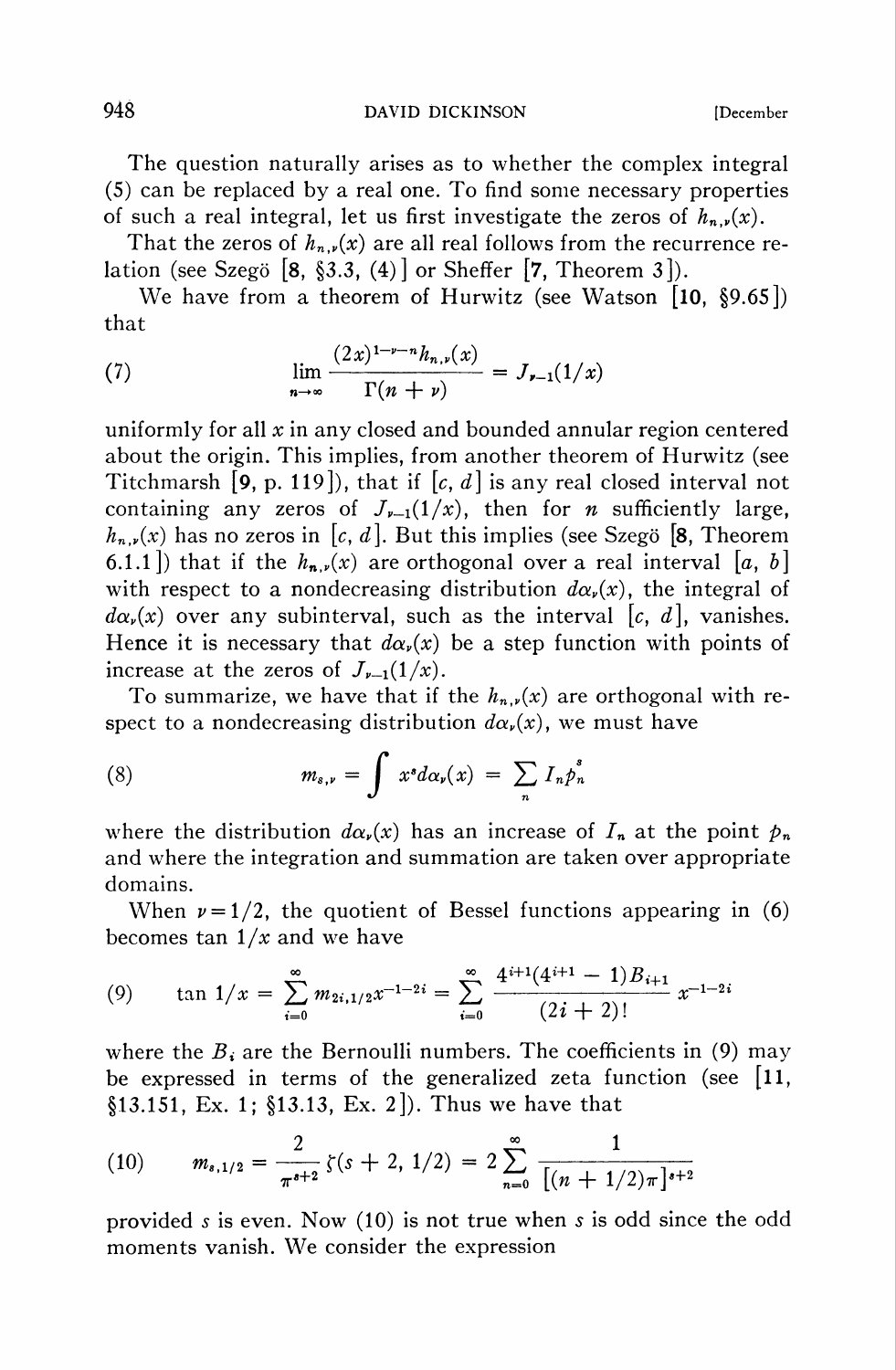(11) 
$$
m_{s,1/2} = \sum_{n=-\infty}^{+\infty} \frac{1}{[(n+1/2)\pi]^s [(n+1/2)\pi]^2}.
$$

When s is even, the summation in (11) reduces to that of (10) and, when s is odd, the sum vanishes. But (11) is a sum of the form of (8). Hence we have that

(12) 
$$
\int_{-2/\pi}^{+2/\pi} h_{n,1/2}(x) h_{m,1/2}(x) d\alpha_{1/2}(x) = \begin{cases} 0 & \text{for } m \neq n, \\ \frac{2^n n!}{(2n+1)!} & \text{for } m = n, \end{cases}
$$

where  $d\alpha_{1/2}(x)$  is a nondecreasing step function having an increase of  $[(n+1/2)\pi]^{-2}$  at the point  $x=[(n+1)/2\pi]^{-1}$  for  $n=0, \pm 1, \pm 2, \cdots$ .

Using as a guide this last paragraph, we may proceed to a real integral representation of the moments of the general  $h_{n,r}(x)$ .

Let all of the nonvanishing zeros  $j_{\nu,n}$  of  $J_{\nu}(x)$  have the order they have on the real line and let, in particular,  $j_{\nu,1}$  be the smallest positive one. From the well known recurrence relation for Bessel functions

$$
xJ'_{\nu-1}(x) = (\nu - 1)J_{\nu-1}(x) - xJ_{\nu}(x)
$$

we may write, provided  $0 < x < j_{\nu-1,1}$ ,

(13) 
$$
\frac{J'_{\nu-1}(x)}{J_{\nu-1}(x)} = \frac{d}{dx} \ln J_{\nu-1}(x) = \frac{(\nu-1)}{x} - \frac{J_{\nu}(x)}{J_{\nu-1}(x)}.
$$

From Watson [10, §15.41], we have

$$
J_{\nu-1}(x) = \frac{(x/2)^{\nu-1}}{\Gamma(\nu)} \prod_{n=1}^{\infty} \left(1 - \frac{x^2}{j_{\nu-1,n}}\right)
$$

and hence, again provided  $0 \lt x \lt j_{r-1,1}$ , we have the uniformly convergent series of analytic functions

(14) 
$$
\ln J_{\nu-1}(x) = \ln \frac{(x/2)^{\nu-1}}{\Gamma(\nu)} + \sum_{n=1}^{\infty} \ln \left( 1 - \frac{x^2}{j_{\nu-1,n}} \right).
$$

Taking the derivative of both sides of (14), we have

$$
\frac{d}{dx}\ln J_{\nu-1}(x) = \frac{\nu-1}{x} + \sum_{n=1}^{\infty} \left(\frac{-2x}{j_{\nu-1,n}^2}\right) \left(1 - \frac{x^2}{j_{\nu-1,n}^2}\right)^{-1}
$$

and hence

$$
\frac{d}{dx}\ln J_{\nu-1}(x) = \frac{\nu-1}{x} - \sum_{n=1}^{\infty} \sum_{k=0}^{\infty} \frac{2x^{2k+1}}{j_{\nu-1,n}^{2k+2}}.
$$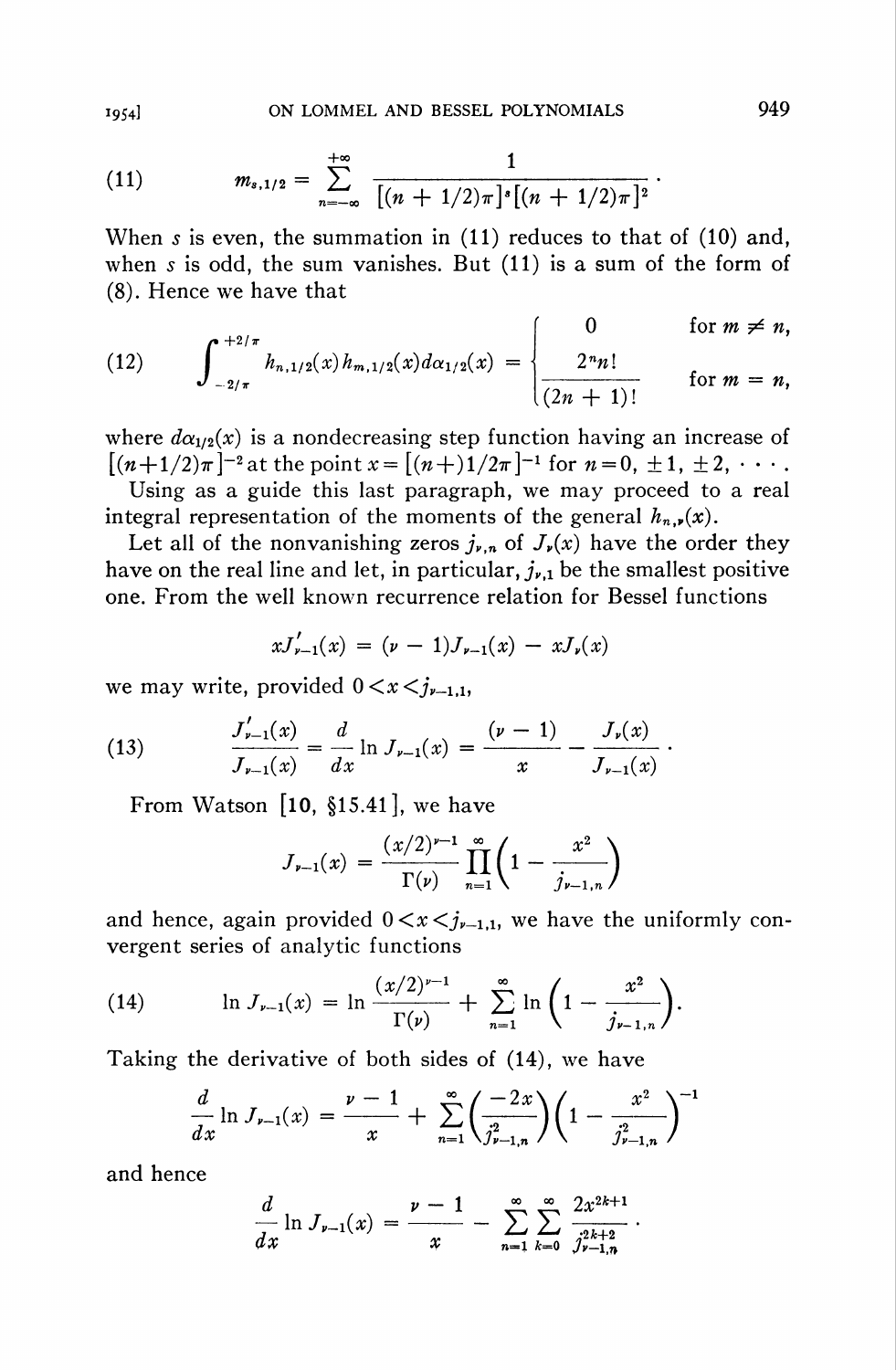950 **DAVID DICKINSON** [December

Now all the summands in the convergent double series are positive and we may interchange the order of summation. If we interchange the summations and compare the resulting expression with (13), we see that

$$
\frac{J_{\nu}(x)}{J_{\nu-1}(x)} = \sum_{k=0}^{\infty} \left( 2 \sum_{n=1}^{\infty} \frac{1}{j_{\nu-1,n}^{2k+2}} \right) x^{2k+1}
$$

or, from (6),

$$
m_{s,\mathbf{p}} = 2 \sum_{n=1}^{\infty} \frac{1}{j_{\nu-1,n}^{2s+2}}
$$

for s even. To find an expression for the  $m_{s,r}$  valid for all s, we use the reasoning that led from (10) to (11). This leads to the expression

$$
m_{s,\nu}=\sum_{n=-\infty}^{+\infty}j_{\nu-1,n}^{-s-2},
$$

valid for all s. Hence we have

(15) 
$$
\int_{\int_{-1}^{1} h_{n,\nu}(x) h_{m,\nu}(x) d\alpha_{\nu}(x) dx_{\nu}}^{\int_{-1}^{1} h_{n,\nu}(x) h_{m,\nu}(x) d\alpha_{\nu}(x) dx_{\nu}} = \begin{cases} 0 & \text{for } m \neq n, \\ \frac{1}{2^{n+1}(\nu)_{n+1}} & \text{for } m = n, \end{cases}
$$

where  $d\alpha_{\nu}(x)$  is a nondecreasing step function having an increase of  $j_{\nu-1,n}^{-2}$  at the point  $x=j_{\nu-1,n}^{-1}$  for  $n=0, \pm 1, \pm 2, \cdots$ .

Approaching the problem from a different angle, H. O. Pollak and G. H. Wannier have independently established the integral (15).

3. Some relations between the Bessel polynomials and the modified Lommel polynomials. The Bessel polynomials  $y_n(x)$  may be defind by the relation (see  $\lceil 6 \rceil$ )

(16) 
$$
J_{n+1/2}(1/x) = (x/2\pi)^{1/2} \left[ i^{-n-1}e^{i/x} y_n(ix) + i^{n+1}e^{-i/x} y_n(-ix) \right]
$$

for  $n$  integral. They have the hypergeometric representation

$$
y_n(x) = \, {}_2F_0(-n, n+1; -; -x/2)
$$

and hence

$$
y_n(x) = y_{-n-1}(x).
$$

If we use  $(16)$  to express the right member of  $(2)$  in terms of exponentials and Bessel polynomials, the exponentials drop out and we have

$$
(17) \quad h_{n,s+1/2}(x) = 2^{-1} \big[ i^{-n} y_{n+s}(ix) y_{s-1}(-ix) + i^{n} y_{n+s}(-ix) y_{s-1}(ix) \big]
$$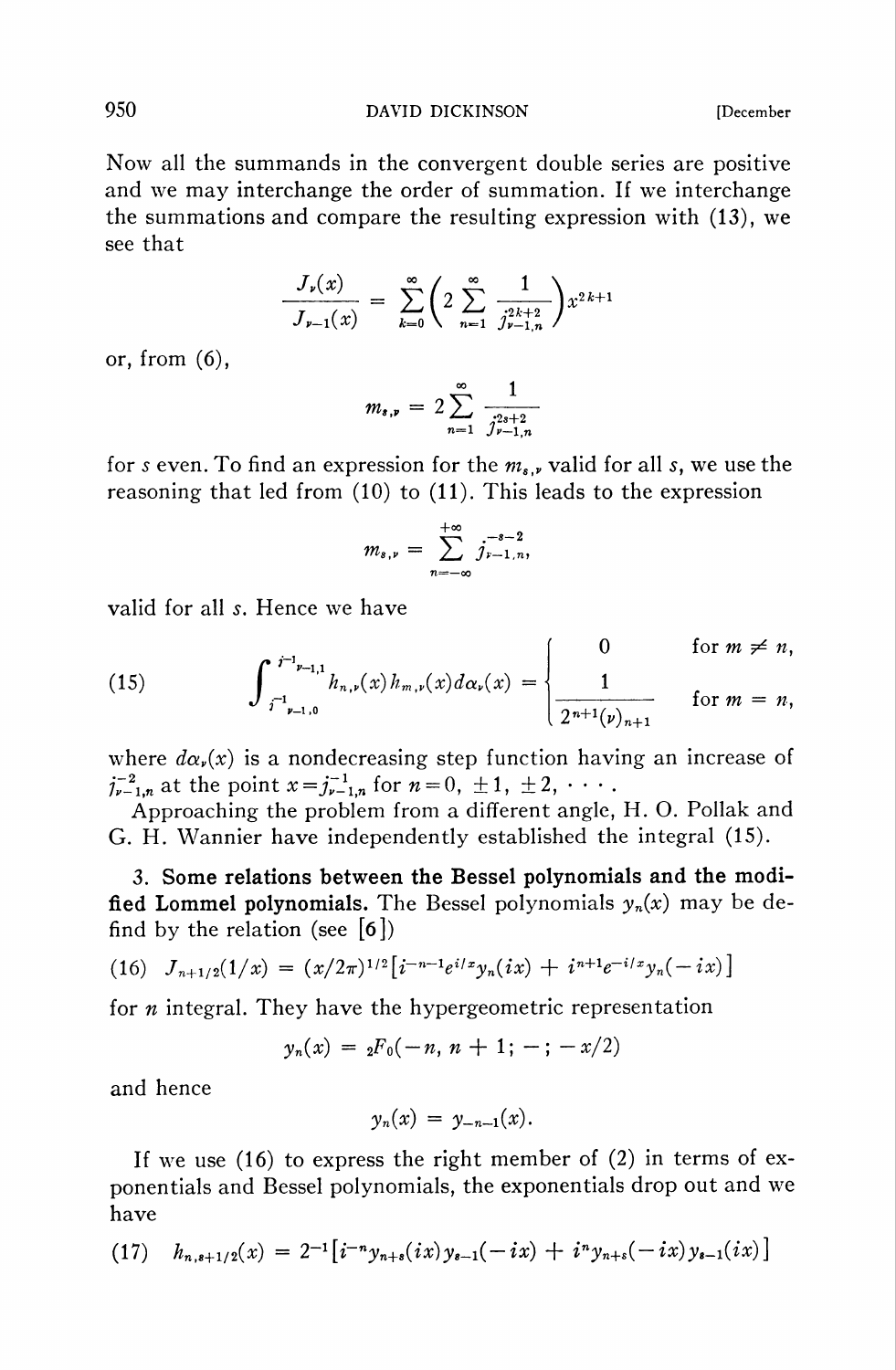for  $s$  integral. An interesting special case of  $(17)$  is

(18) 
$$
h_{n,1/2}(x) = 2^{-1} \left[ i^{-n} y_n(ix) + i^n y_n(-ix) \right].
$$

Now (17) may be used to find an expression for the product of two Bessel polynomials in terms of a sum of two modified Lommel polynomials. In (17), we shift the parameter s to  $s-1$  and the index n to  $n+2s-1$ :

(19) 
$$
h_{n+2s-1,-s+3/2}(x) = 2^{-1} \left[i^{-n-2s+1} y_{n+s}(ix) y_{-s}(-ix) + i^{n+2s-1} y_{n+s}(-ix) y_{-s}(ix)\right].
$$

Since

$$
y_{-s}(x) = y_{s-1}(x)
$$

we may eliminate one of the Bessel polynomial products between (17) and (19). This gives us

$$
(20) \qquad h_{n,s+1/2}(x) + i^{2s+1}h_{n+2s-1,-s+3/2}(x) = i^{n}y_{n+s}(-ix)y_{s-1}(ix)
$$

4. Some generating functions. We may use the known generating functions for the  $y_n(x)$  to form some new generating functions for the  $h_{n,1/2}(x)$ . For example, from [6] we have the divergent generating function for the  $y_n(x)$ :

$$
\frac{1}{1-t} \, {}_2F_0\bigg(1, \, 1/2; \, -; \, \frac{-2\,xt}{(1-t)^2}\bigg) \sim \sum_{n=0}^\infty \, y_n(x) t^n.
$$

From this generating function, we may form a generating function for the right member of (18). It follows that

$$
(21) \quad \frac{1}{1 - it} \, {}_{2}F_{0}\left(1, 1/2; - ; \frac{2xt}{(1 - it)^{2}}\right) + \frac{1}{1 + it} \, {}_{2}F_{0}\left(1, 1/2; - ; \frac{2xt}{(1 + it)^{2}}\right) \sim 2 \sum_{n=0}^{\infty} h_{n, 1/2}(x) t^{n}.
$$

Similarly, we may use (16) to form some apparently new generating functions for  $J_{n+1/2}(x)$ . For example, from the divergent generating function (see  $[1]$ ),

$$
{}_{2}F_{0}\left(\alpha, 1-\alpha; -; \frac{t-(t^{2}+2xt)^{1/2}}{2}\right)
$$

$$
\cdot {}_{2}F_{0}\left(\alpha, 1-\alpha; -; \frac{t+(t^{2}+2xt)^{1/2}}{2}\right) \sim \sum_{n=0}^{\infty} \frac{(\alpha)_{n}(1-\alpha)_{n}}{n!} y_{n}(x)t^{n}
$$

where  $\alpha$  is an arbitrary parameter, we may write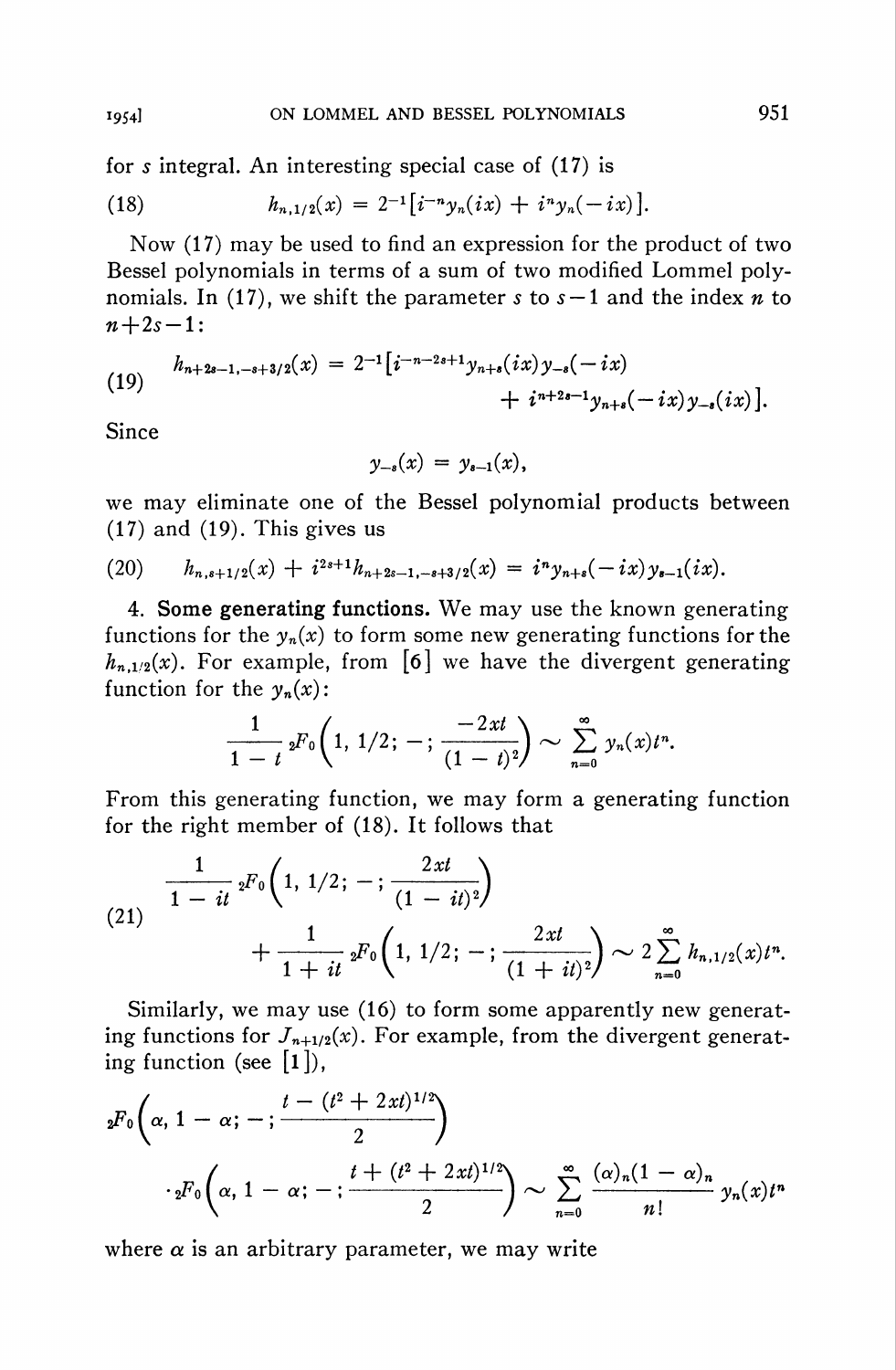$$
-i(2\pi x)^{-1/2}e^{ix}{}_{2}F_{0}\left(\alpha, 1-\alpha; -; \frac{-it - (-t^{2} + 2t/x)^{1/2}}{2}\right)
$$

$$
\cdot {}_{2}F_{0}\left(\alpha, 1-\alpha; -; \frac{-it + (-t^{2} + 2t/x)^{1/2}}{2}\right)
$$

$$
(22) + i(2\pi x)^{-1/2}e^{-ix}{}_{2}F_{0}\left(\alpha, 1-\alpha; -; \frac{it - (-t^{2} + 2t/x)^{1/2}}{2}\right)
$$

$$
\cdot {}_{2}F_{0}\left(\alpha, 1-\alpha; -; \frac{it + (-t^{2} + 2t/x)^{1/2}}{2}\right)
$$

$$
\sim \sum_{n=0}^{\infty} \frac{(\alpha)_{n}(1-\alpha)_{n}}{n!}J_{n+1/2}(x)t^{n}.
$$

When  $\alpha$  is a negative integer  $-\beta$ , (22) is no longer divergent and is a finite generating function, the summation stopping at  $n = p$ .

5. A general theorem on finite sums of Bessel polynomials. Following a technique that Nielsen used in working with Lommel polynomials (see  $[10, §9.62]$ ), we have the

THEOREM. If

(23) 
$$
\sum_{n \in D} f_n(x) J_{n+s+1/2}(x) \equiv 0
$$

where the  $f_n(x)$  are algebraic functions of s, where s is an integer, and where the sum is taken over  $D$ , a finite set of integers, then it follows that

(24) 
$$
\sum_{n \in D} f_n(1/ix) i^n y_{n+\epsilon}(x) \equiv 0
$$

and

(25) 
$$
\sum_{n \in D} f_n(-1/ix) i^{-n} y_{n+s}(x) \equiv 0.
$$

Proof. From  $(16)$ ,  $(23)$  may be written

$$
\sum_{n\in D} f_n(x)(2\pi x)^{-1/2} \left[ i^{-n-s-1}e^{ix} y_{n+s}(-1/ix) + i^{n+s+1}e^{-ix} y_{n+s}(1/ix) \right] \equiv 0
$$

or

$$
(26) \quad e^{2ix} \sum_{n \in D} f_n(x) i^{-n-s} y_{n+s}(-1/ix) - \sum_{n \in D} f_n(x) i^{n+s} y_{n+s}(1/ix) \equiv 0.
$$

But (26) is an expression of the form  $AB - C \equiv 0$  where A is transcendental and  $B$  and  $C$  are algebraic. Hence  $B$  and  $C$  are zero.

For example, from an algebraic relation between any three Bessel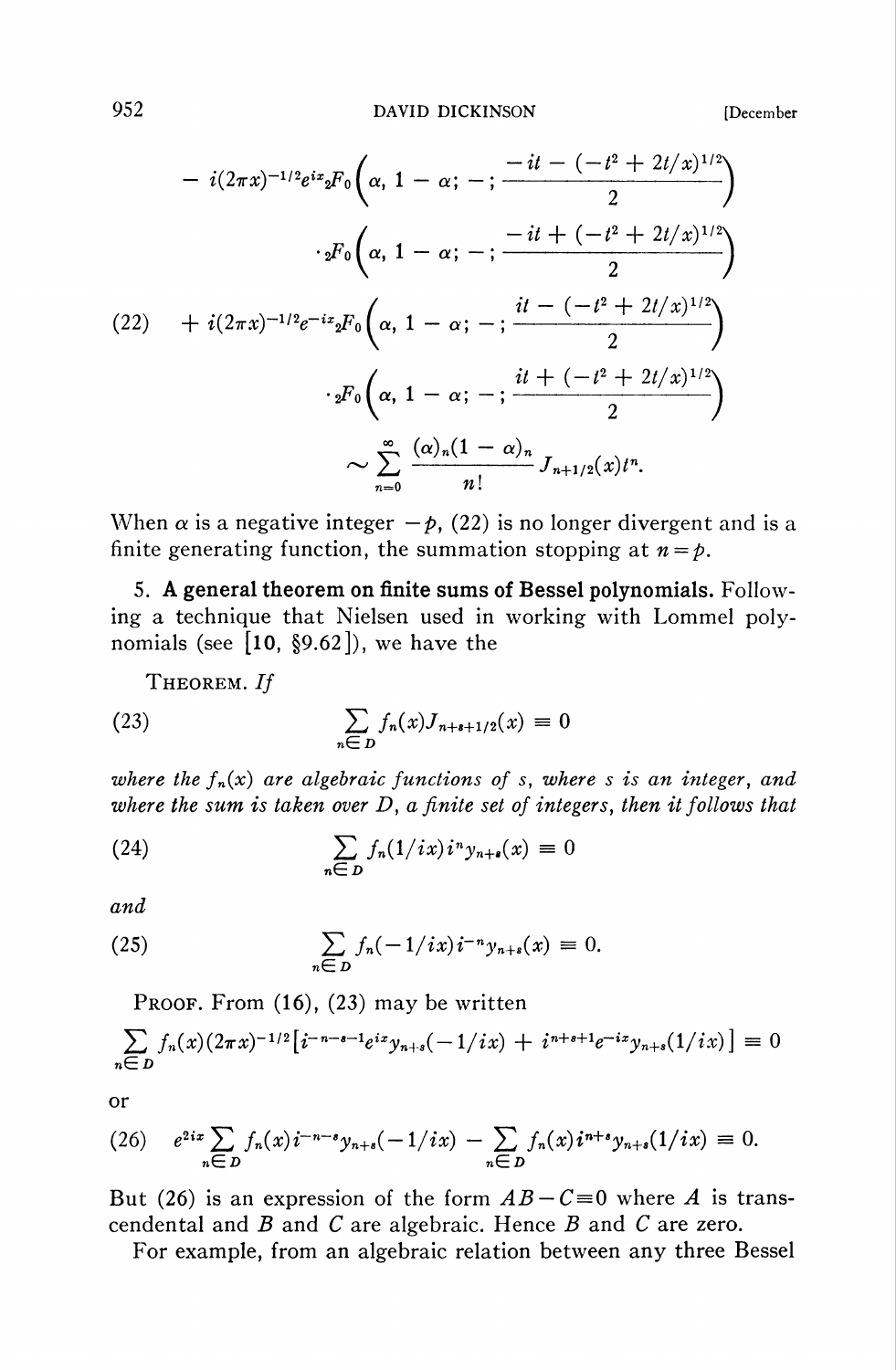functions whose orders differ by integers  $[10, §9.64]$  we may write

$$
J_{n+1/2}(x)h_{p-m-1,m+3/2}(1/x)
$$
  
+  $J_{m+1/2}(x)h_{n-p-1,p+3/2}(1/x)$   
+  $J_{p+1/2}(x)h_{m-n-1,n+3/2}(1/x) = 0.$ 

From this it follows that

(27) 
$$
i^{n} y_{n}(x) h_{p-m-1, m+3/2}(ix) + i^{m} y_{m}(x) h_{n-p-1, p+3/2}(ix) + i^{p} y_{p}(x) h_{m-n-1, n+3/2}(ix) = 0.
$$

Also, setting  $\mu = s + 1/2$  in Watson [10, §5.21, (2)], we have

$$
(x/2)^{-n}J_{n+s+1/2}(x) = \sum_{k=0}^{n} {n \choose k} \frac{(2k+s+1/2)}{(s+k+1/2)_{n+1}} J_{s+1/2+2k}(x)
$$

and hence

(28) 
$$
(-2x)^n y_{n+s}(x) = \sum_{k=0}^n {n \choose k} \frac{(2k+s+1/2)}{(s+k+1/2)_{n+1}} y_{s+2k}(x).
$$

Invoking the relation  $y_n(x) = y_{-n-1}(x)$ , we have, after some algebraic manipulation of (28), a relation involving the  $y_n(x)$  with non-negative indices only:

(29) 
$$
x^{n} = \sum_{k=0}^{n} \frac{n!(2n-2k+1)2^{n}(-1)^{k}}{(2n-k+1)!k!} y_{n-k}(x).
$$

Expression (29) may be used to express formally in terms of Bessel functions any function given as a power series.

6. Concerning the zeros of the Bessel polynomials. If we set  $n = 0$ in (20), we have

(30) 
$$
1 + i^{2s+1}h_{2s-1,-s+3/2}(x) = y_s(-ix)y_{s-1}(ix).
$$

Since, for  $\nu$  or  $s$  real, all the Lommel polynomials have real coefficients, the left member and hence also the right member of (30) have no real zeros. Therefore no Bessel polynomial  $y_n(x)$  has a purely imaginary zero.

We may now show that no two Bessel polynomials have a zero in common. For suppose there were a number  $\alpha$  such that  $y_n(\alpha) = y_m(\alpha)$  $= 0$  where  $m > n > 0$ . Then, by (27),

$$
i^p y_p(\alpha) h_{m-n-1,n+3/2}(i\alpha) = 0
$$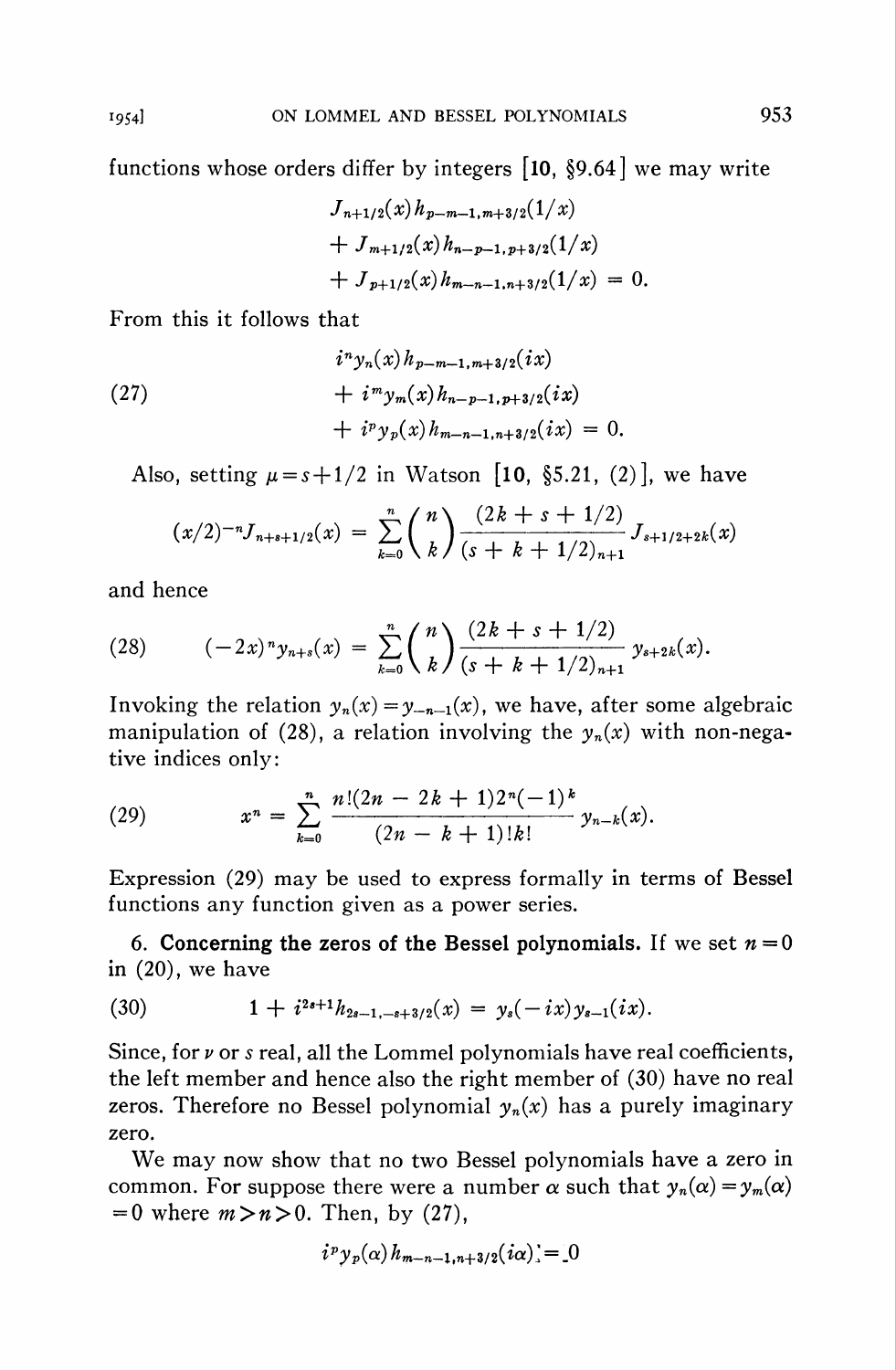for an arbitrary integer p. Now  $h_{m-n-1,n+3/2}(ix)$ , having a nonnegative index and a positive parameter, has, from §2, only purely imaginary zeros. But from the preceding paragraph,  $y_n(x)$  has no purely imaginary zeros. Thus  $y_p(\alpha) = 0$  or, in particular,  $y_0(\alpha) = 1 = 0$ which is absurd.

If, in (20), we set  $s = 0$ , we obtain the relation

$$
h_{n,1/2}(x) + ih_{n-1,3/2}(x) = i^n y_n(-ix).
$$

Hence, from this and  $(7)$ , we have Grosswald's limit [4]:

$$
\lim_{n \to \infty} \frac{\pi^{1/2} (2x)^{-n} y_n(x)}{\Gamma(n + 1/2)} = e^{1/x}
$$

uniformly in any closed and bounded annular region A centered about the origin. From a theorem of Hurwitz (see Titchmarsh [9, p. 119]) it follows that for any such region A, the zeros of  $y_n(x)$ , for a sufficiently large n, will not lie in A. Since the zeros of  $y_n(x)$  are bounded (see [4]), it follows that for any  $\epsilon > 0$ , the zeros of  $y_n(x)$ , for sufficiently large *n*, lie within  $|x| = \epsilon$ .

7. A characterization of orthogonality. If we set  $n = 0$  in (17), we obtain after some simplification

(31) 
$$
2 = y_s(x)y_{s-1}(-x) + y_s(-x)y_{s-1}(x).
$$

This last expression is almost enough to imply the existence of an orthogonal type recurrence relation. Specifically, we have the theorem and corollary:

THEOREM. For a set of polynomials  $p_n(x)$ ,  $n = 0, 1, \dots$ , where each  $p_n(x)$  is of degree precisely n, to have the property

(32) 
$$
a_n = p_{n-1}(x)p_n(-x) + p_{n-1}(-x)p_n(x)
$$

for some  $a_n \neq 0$ ,  $n = 1, 2, \cdots$ , it is necessary and sufficient that there exist a recurrence relation of the form

(33) 
$$
p_n(x) = xB_n p_{n-1}(x) + C_n p_{n-2}(x), \quad C_n \neq 0 \qquad (n = 2, 3, \cdots)
$$

and that  $p_1(0) \neq 0$ .

NECESSITY PROOF. After setting  $x=0$  in (32), it becomes evident that (32) may be written

$$
2p_n(0)p_{n-1}(0) = p_{n-1}(x)p_n(-x) + p_{n-1}(-x)p_n(x) \quad (n = 1, 2, \cdots).
$$

Shifting the index  $n \times n - 1$ , we obtain

$$
2p_{n-2}(0)p_{n-1}(0) = p_{n-1}(x)p_{n-2}(-x) + p_{n-1}(-x)p_{n-2}(x)
$$
  
(*n* = 2, 3, · · · ).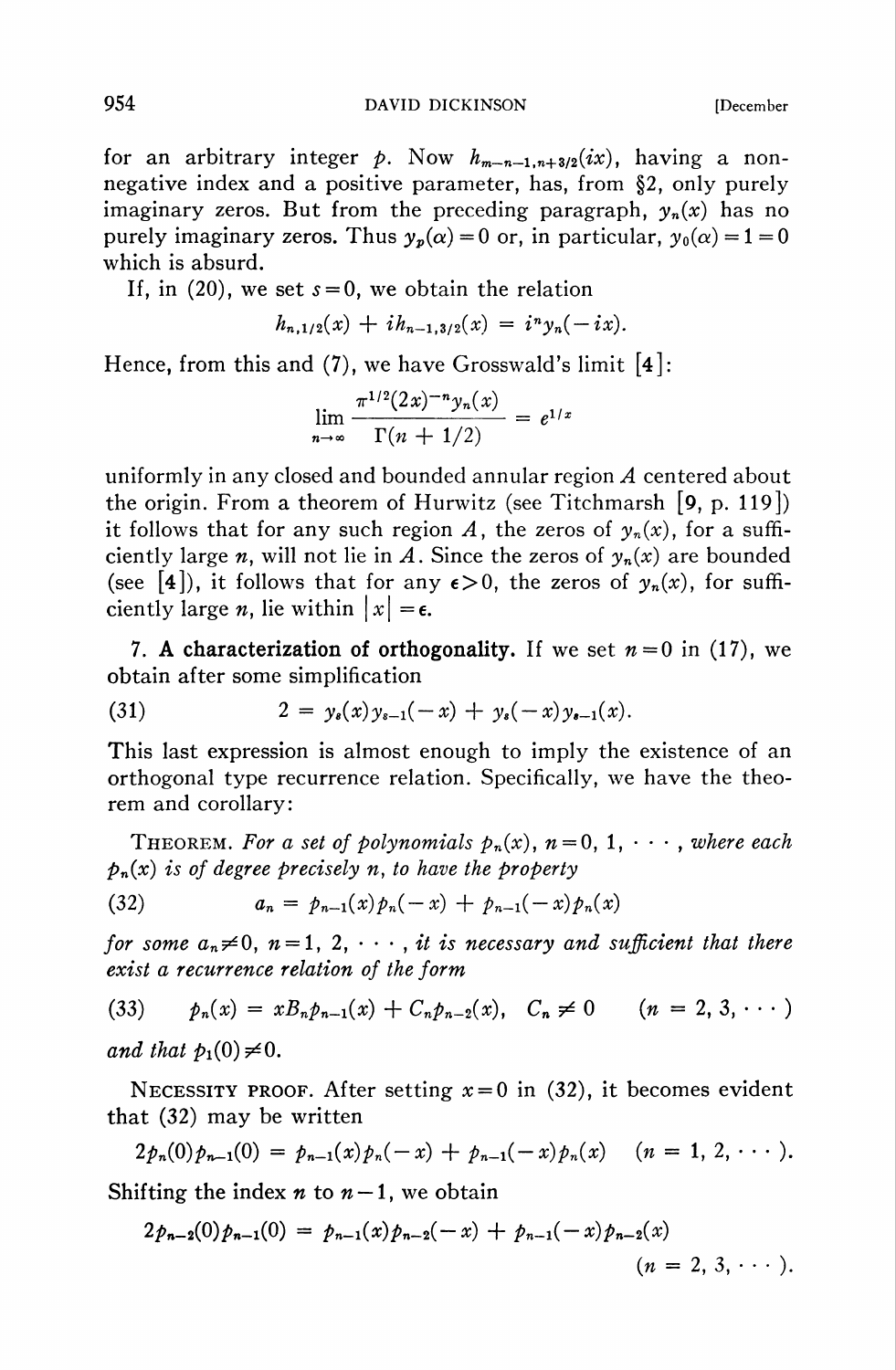By Cramer's rule, we may now write

$$
\begin{array}{c|c|c|c|c|c} & p_n(-x) & p_n(x) & p_{n-1}(x) = 2p_n(0)p_{n-1}(0)p_{n-2}(x) \\ & & p_{n-2}(-x) & p_{n-2}(x) & & -2p_{n-2}(0)p_{n-1}(0)p_n(x) & & (n = 2, 3, \cdots). \end{array}
$$

The right member of (34) when evaluated at  $x=0$  vanishes. Since  $p_{n-1}(0) \neq 0$  (for otherwise we would have  $a_n = 0$ ), it must be the determinant in the left member of  $(34)$  that has the factor x. Moreover, by comparing the degrees of each member of (34), it is apparent that the determinant is a linear function of x. Hence we have, where  $f_n$ is some nonvanishing function of  $n$ ,

$$
xf_n p_{n-1}(x) = 2p_n(0)p_{n-1}(0)p_{n-2}(x) - 2p_{n-2}(0)p_{n-1}(0)p_n(x)
$$

or

$$
p_n(x) = \frac{-xf_n}{2p_{n-2}(0)p_{n-1}(0)} p_{n-1}(x) + \frac{p_n(0)}{p_{n-2}(0)} p_{n-2}(x).
$$

SUFFICIENCY PROOF. From (33), we may write

$$
p_n(x)p_{n-1}(-x) = xB_n p_{n-1}(x)p_{n-1}(-x) + C_n p_{n-2}(x)p_{n-1}(-x)
$$

and also

$$
p_n(-x)p_{n-1}(x) = - xB_n p_{n-1}(-x)p_{n-1}(x) + C_n p_{n-2}(-x)p_{n-1}(x).
$$

If we add these two equations, we obtain

(35) 
$$
p_n(x)p_{n-1}(-x) + p_n(-x)p_{n-1}(x) = C_n[p_{n-2}(x)p_{n-1}(-x) + p_{n-2}(-x)p_{n-1}(x)].
$$

By iterating (35) it is evident that

$$
p_n(x)p_{n-1}(-x) + p_n(-x)p_{n-1}(x) = [p_1(x)p_0(-x) + p_1(-x)p_0(x)] \prod_{k=2}^n C_k
$$

For  $n = 1$ , the right member is  $a_1 = 2p_1(0)p_0(0)$  and for  $n \ge 2$ , it is  $a_n = 2p_1(0)p_0(0)\prod_{k=2}^n C_k.$ 

COROLLARY. For a set of polynomials  $p_n(x)$ ,  $n=0, 1, \dots$ , where each  $p_n(x)$  is of degree precisely n, to be orthogonal, it is sufficient that there exist a relation of the form

$$
a_n = p_n(x)p_{n-1}(x) + p_n(-x)p_{n-1}(x)
$$

where  $(-1)^n a_1 a_n < 0$  for  $n \geq 2$ .